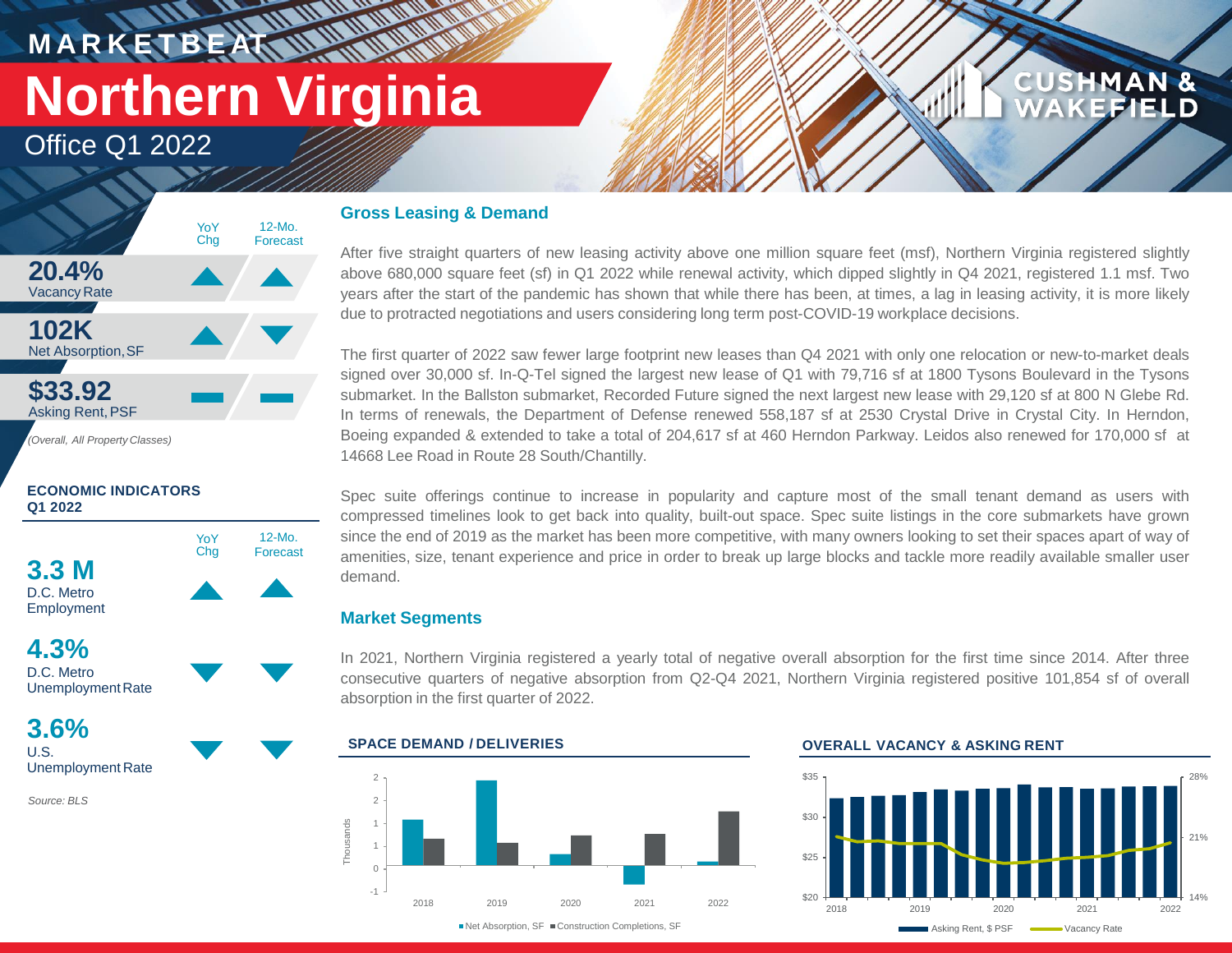# Office Q1 2022 Northern Virginia **MARKETBEAT 11 11 11 11 11 11**

This was led by the Reston/Herndon submarket with just over 630,000 sf of positive absorption. The largest factors were Fannie Mae's move into 2000 Opportunity Way and Iron Bow Technologies move into 2121 Cooperative Way. In Tysons, Guidehouse and Attain moved into 42,000 & 21,000 sf respectively. These leveled the negative absorption that came from large move outs and consolidations like the EPA's move out of 317,000 sf in Crystal City, Oracle's move out of 106,000 sf in Reston, and MedStar's move out of 88,000 sf in Courthouse/Clarendon.

*<u>NATIONAL</u>* 

# **Vacancy and Rental Rates Up**

Overall average vacancy rates rose 270 basis points (bps) year-over-year (YOY) to 20.4%, up 70 bps from Q4 2021. Class A vacancy rose 180 bps YOY to 19.1% while Class B vacancy rose 220 bps YOY to 24.9% in Q1 2022. Crystal City saw the largest increase from Q4 2021, increasing 270 bps to 25.0% in Q1 2022.

Overall average asking rates rose \$0.38 YOY to \$33.92 per square foot (psf) on a full-service basis in Q1 2022; a \$0.04 increase from last quarter. The Courthouse/Clarendon/Virginia Square submarket had the highest overall average asking rate of all the Northern Virginia submarkets, closing the quarter at \$44.38 psf. Class A rates rose \$0.17 YOY to \$36.22 psf in Q1 while Class B rose \$0.54 YOY to \$31.75 psf.

# **Development Pipeline & Outlook**

Northern Virginia delivered a total of 1.4 msf of new construction in Q1 2022. Boston Properties delivered two buildings in the Reston/Herndon submarket; RTC Next Tower A (644,000 sf) which was fully pre-leased by Fannie Mae, and Tower B (418,000 sf) partially pre-leased by Volkswagen & Gainwell. In the Tysons Corner submarket, Foulger-Pratt delivered 1950 Tysons Central (360,237 sf) on a spec basis.

Northern Virginia currently has 549,405 sf under construction consisting of Skanska's development at 3901 Fairfax Drive in Ballston which is scheduled to deliver 201,405 sf in Q3 2023 and has not seen any pre-leasing to date. COPT is expected to deliver a 348,000 sf development, leased to a defense/IT tenant, in the Route 28 South/Chantilly submarket in Q2 2022.

There are a number of speculative projects- 1725 Tysons Boulevard, 1760 Reston Parkway and 795 John Carlyle Street- that could bring another 1 msf to the market around 2025 if ground break happens in the near future. The proposed buildings on Wiehle Avenue at Reston Stations would bring an additional 1.3 msf.

## **VACANT SPACE BY CLASS**



**CUSHMAN &** 

### **ASKING RENT COMPARISON**



## **NEW SUPPLY**

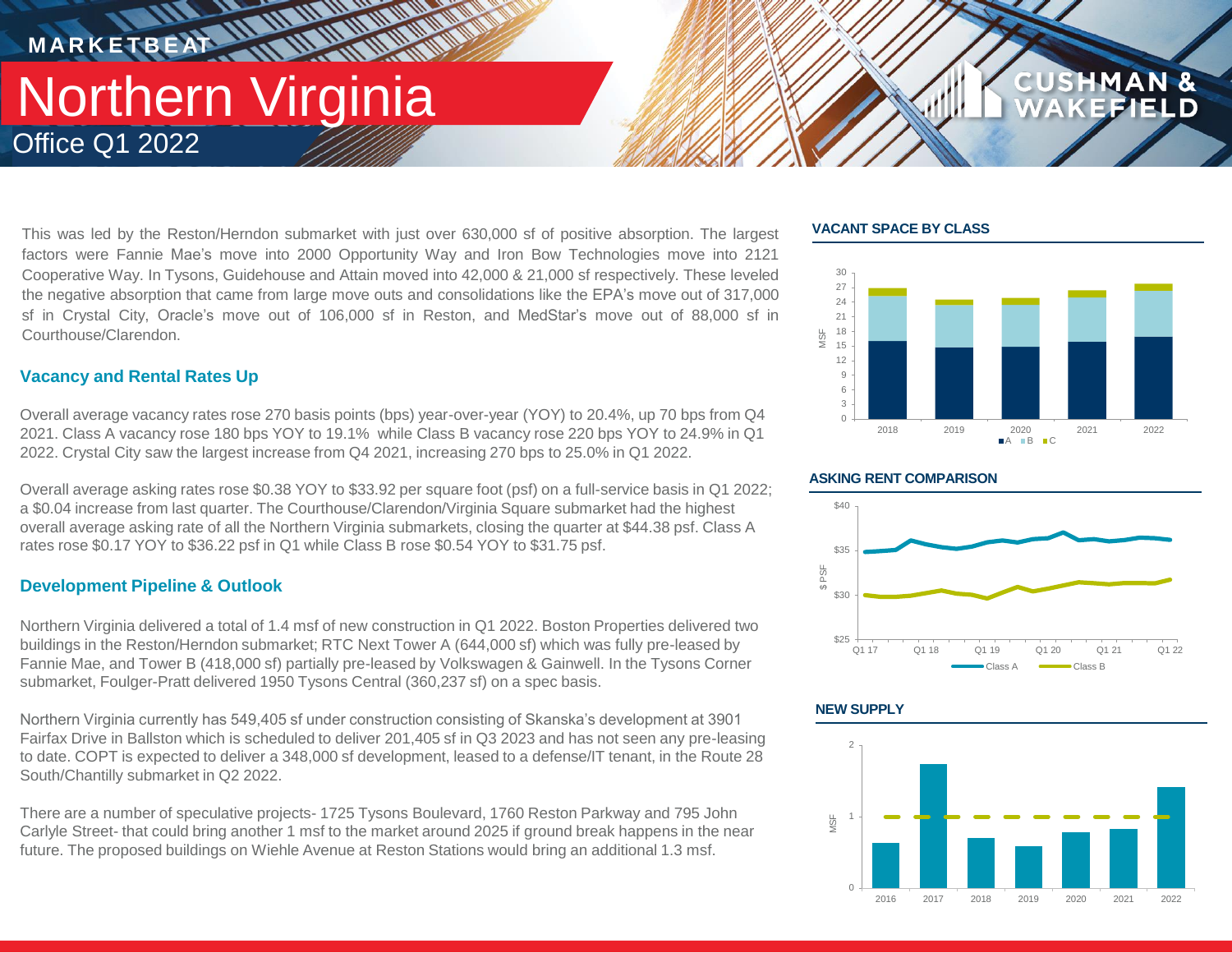# Office Q1 2022 Northern Virginia **MARKETBEAT IN IN IN IN IN IN IN IN**

# CUSHMAN &<br>WAKEFIELD

### **MARKET STATISTICS**

| <b>SUBMARKET</b>                | <b>INVENTORY</b><br>(SF) | <b>SUBLET</b><br><b>VACANT</b><br>(SF) | <b>DIRECT</b><br><b>VACANT (SF)</b> | <b>OVERALL</b><br><b>VACANCY RATE</b> | <b>CURRENT QTR</b><br><b>OVERALL NET</b><br><b>ABSORPTION</b> | <b>YTD OVERALL</b><br><b>ABSORPTION (SF)</b> | <b>YTD LEASING</b><br><b>ACTIVITY (SF)</b> | <b>UNDER CNSTR</b><br>(SF) | <b>OVERALL AVG</b><br><b>ASKING RENT</b><br>(ALL CLASSES)* | <b>OVERALL AVG</b><br><b>ASKING RENT</b><br>(CLASS A)* |
|---------------------------------|--------------------------|----------------------------------------|-------------------------------------|---------------------------------------|---------------------------------------------------------------|----------------------------------------------|--------------------------------------------|----------------------------|------------------------------------------------------------|--------------------------------------------------------|
| Rosslyn                         | 9,058,167                | 117,630                                | 1,667,605                           | 19.7%                                 | $-17,613$                                                     | $-17,613$                                    | 32,978                                     | $\Omega$                   | \$40.24                                                    | \$41.07                                                |
| Courthouse/Clarendon/VA Square  | 5,792,811                | 121,286                                | 1,215,222                           | 23.1%                                 | $-140,893$                                                    | $-140,893$                                   | 23,465                                     | $\Omega$                   | \$44.38                                                    | \$45.33                                                |
| <b>Ballston</b>                 | 7,255,036                | 69,700                                 | 1,923,302                           | 27.5%                                 | $-6,848$                                                      | $-6,848$                                     | 119,719                                    | 201,405                    | \$40.61                                                    | \$40.99                                                |
| Crystal City/Pentagon City      | 11,162,668               | 39,535                                 | 2,755,695                           | 25.0%                                 | $-303,087$                                                    | $-303,087$                                   | 26,731                                     | $\Omega$                   | \$38.04                                                    | \$41.04                                                |
| <b>Arlington County</b>         | 33,268,682               | 348,151                                | 7,561,824                           | 23.8%                                 | $-468, 441$                                                   | $-468,441$                                   | 202,893                                    | 201,405                    | \$40.64                                                    | \$41.94                                                |
| Old Town                        | 7,825,706                | 83,152                                 | 901,466                             | 12.6%                                 | $-29,282$                                                     | $-29,282$                                    | 5,641                                      | $\Omega$                   | \$35.99                                                    | \$39.82                                                |
| $1 - 395$                       | 5,125,700                | 28,544                                 | 1,596,451                           | 31.7%                                 | 17,355                                                        | 17,355                                       | 12,708                                     | $\Omega$                   | \$30.73                                                    | \$32.55                                                |
| Huntington/Eisenhower           | 2,861,709                | 6,315                                  | 1,157,537                           | 40.7%                                 | 6,272                                                         | 6,272                                        | 6,315                                      | $\Omega$                   | \$35.70                                                    | \$37.45                                                |
| <b>City of Alexandria</b>       | 15,813,115               | 118,011                                | 3,655,454                           | 23.9%                                 | $-5,655$                                                      | $-5,655$                                     | 24,664                                     | $\bf{0}$                   | \$33.68                                                    | \$37.20                                                |
| <b>Inside the Beltway</b>       | 49,081,797               | 466,162                                | 11,217,278                          | 23.8%                                 | $-474,096$                                                    | $-474,096$                                   | 227,557                                    | 201,405                    | \$37.95                                                    | \$39.75                                                |
| Annandale/Baileys               | 1,204,881                | 0                                      | 195,301                             | 16.2%                                 | $-3,686$                                                      | $-3,686$                                     | 0                                          | 0                          | \$26.14                                                    | \$31.50                                                |
| Merrifield/Route 50             | 6,852,558                | 104,725                                | 1,027,424                           | 16.5%                                 | 37,093                                                        | 37,093                                       | 67,711                                     | 0                          | \$30.85                                                    | \$32.58                                                |
| Fairfax/Oakton/Vienna           | 9,426,974                | 90,434                                 | 2,166,148                           | 23.9%                                 | 45,655                                                        | 45,655                                       | 23,448                                     | 0                          | \$28.12                                                    | \$30.21                                                |
| <b>Tysons Corner</b>            | 22,992,256               | 166,879                                | 4,465,256                           | 20.1%                                 | $-114,678$                                                    | $-114,678$                                   | 204,680                                    | 0                          | \$36.22                                                    | \$40.27                                                |
| Reston/Herndon                  | 27,016,432               | 220,155                                | 4,774,994                           | 18.5%                                 | 634,636                                                       | 634,636                                      | 86,236                                     | $\overline{0}$             | \$32.88                                                    | \$34.93                                                |
| Route 28 South/Chantilly        | 9,734,794                | 57,799                                 | 1,202,018                           | 12.9%                                 | $-2,167$                                                      | $-2,167$                                     | 5,737                                      | 348,000                    | \$27.08                                                    | \$27.99                                                |
| Springfield                     | 3,811,340                | 3,000                                  | 795,052                             | 20.9%                                 | 22,452                                                        | 22,452                                       | 36,705                                     | 0                          | \$30.42                                                    | \$35.93                                                |
| <b>Fairfax County</b>           | 81,039,235               | 642,992                                | 14,626,193                          | 18.8%                                 | 619,305                                                       | 619,305                                      | 424,517                                    | 348,000                    | \$32.24                                                    | \$34.86                                                |
| <b>Loudoun County</b>           | 5,844,167                | 54,688                                 | 795,965                             | 14.6%                                 | $-43,355$                                                     | $-43,355$                                    | 30,058                                     | $\bf{0}$                   | \$28.02                                                    | \$30.62                                                |
| <b>Outside the Beltway</b>      | 86,883,402               | 697,680                                | 15,422,158                          | 18.6%                                 | 575,950                                                       | 575,950                                      | 454,575                                    | 348,000                    | \$29.97                                                    | \$33.00                                                |
| <b>Northern Virginia Totals</b> | 135,965,199              | 1,163,842                              | 26,639,436                          | 20.4%                                 | 101,854                                                       | 101.854                                      | 682,132                                    | 549.405                    | \$33.92                                                    | \$36.22                                                |

*\*Rental rates reflect full service asking*

### **KEY LEASE TRANSACTIONS Q1 2022**

| <b>PROPERTY</b>       | <b>SUBMARKET</b>           | <b>TENANT</b>        | <b>RSF</b> | <b>TYPE</b> |
|-----------------------|----------------------------|----------------------|------------|-------------|
| 2530 Crystal Drive    | Crystal City/Pentagon City | GSA-Dept. of Defense | 558,187    | Renewal*    |
| 460 Herndon Parkway   | Reston/Herndon             | <b>Boeing</b>        | 204,617    | Renewal*    |
| 14668 Lee Road        | Route 28 South/Chantilly   | Leidos               | 170.000    | Renewal*    |
| 1800 Tysons Boulevard | <b>Tysons Corner</b>       | In-Q-Tel, Inc.       | 79,716     | New Lease   |

*\*Renewals not included in leasing statistics*

#### **KEY SALES TRANSACTIONS Q1 2022**

| <b>PROPERTY</b>           | <b>SUBMARKET</b> | <b>SELLER / BUYER</b>                |         | <b>PRICE/S PSF</b>       |
|---------------------------|------------------|--------------------------------------|---------|--------------------------|
| 1300 Wilson Boulevard     | Rosslyn          | Tishman Speyer / Divco West Services | 363.112 | \$245,000,000 / \$674.72 |
| 2235 & 2245 Monroe Street | Reston/Herndon   | Barings / Mori Trust Co. LTD         | 323.716 | \$142,000,000 / \$438.66 |